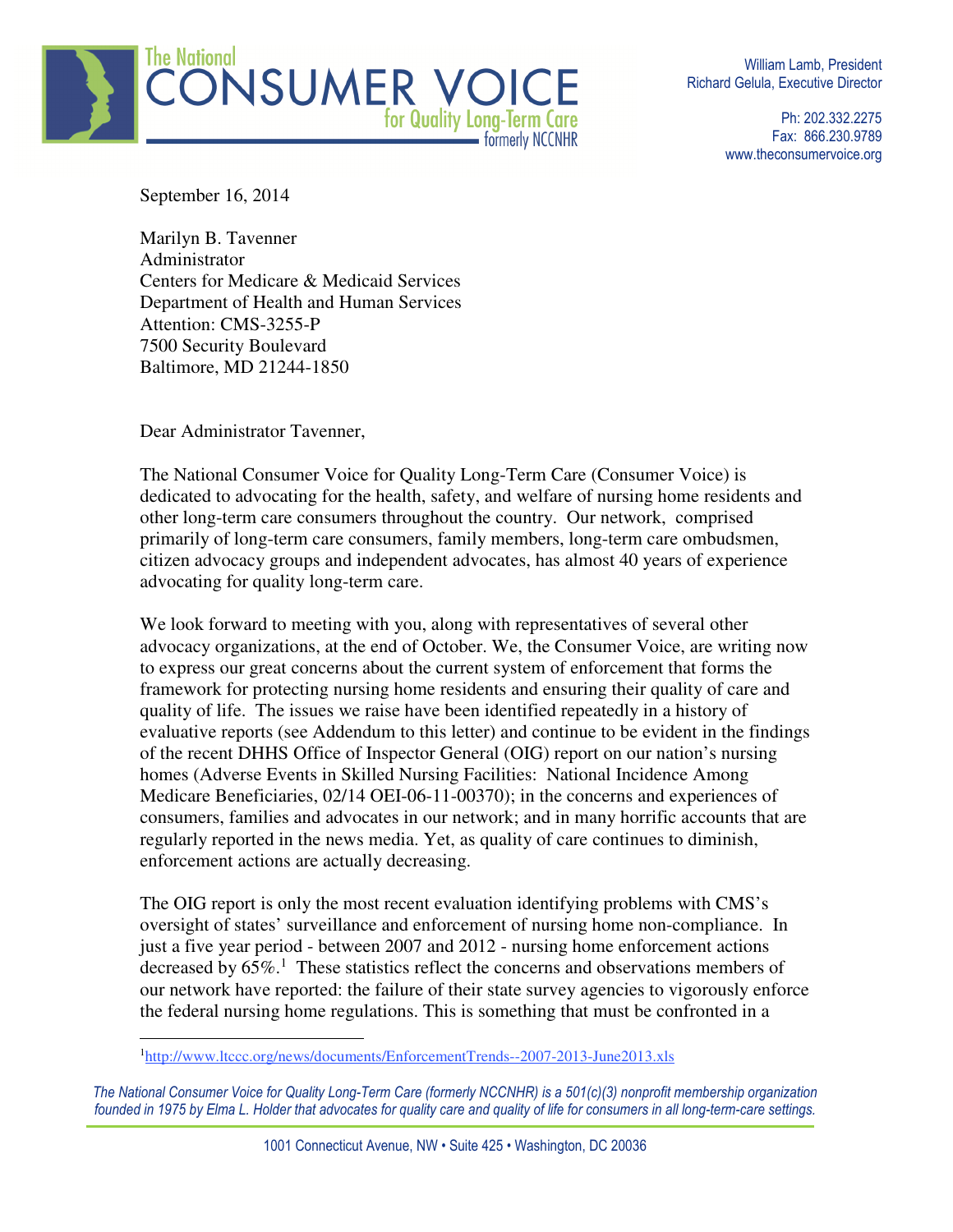serious way. Below are just a few of the many reasons for this weak and declining enforcement, along with actions we believe must be taken.

## **Failure to identify serious care issues**

For years residents and their families, long-term care ombudsmen and citizen advocates have told us about care problems that are not identified or recorded during the survey or complaint investigation process. Their concerns have been validated by at least two GAO studies:

- *Nursing Homes: Federal Monitoring Surveys Demonstrate Continued Understatement of Serious Care Problems and CMS Oversight Weaknesses*, GAO-08-517, May 9, 2008
- *Nursing Homes: Some Improvement Seen in Understatement of Serious Deficiencies, But Implications for the Longer-Term Trend Are Unclear,* GAO-10- 434R: Apr 28, 2010.

A third study that was conducted for CMS, *Improving Nursing Home Enforcement: Findings from Enforcement Case Studies*, March 22, 2007, found that "very basic and openly practiced deficient care and documentation irregularities were often missed by a survey team …. These practices were not incidental or isolated occurrences; rather, they were common and affected many residents."

Years after these investigations and studies, the same problems persist. On April 2, 2014, Senators Charles Grassley and Bill Nelson wrote to you expressing their concern regarding the findings of the February 2014 OIG Report. Their letter accurately stated that "…surveys [to ensure quality of care] should be able to identify problems that exist before they compromise patient care."

Their point, and that of the advocate and consumer communities, is that "you cannot correct what you don't detect." The failure to identify or record deficiencies results in no enforcement actions. With no corrective action, serious problems can harm, injure or cause the death of residents, while less severe problems continue and worsen, placing residents at risk of harm and death, as was likely the case in the facilities included in the OIG report.

#### **Failure to appropriately assign scope and severity**

The OIG report clearly demonstrates that a much higher level of harm is occurring in our nation's nursing homes than the scope and severity levels of deficiencies indicate, yet people intimately familiar with care in many facilities feel that the level of harm is understated in the OIG report. There is no doubt that these adverse events are not limited to Medicare beneficiaries who have recently transferred out of a hospital – the focus of the OIG report – and that the numbers/percent of residents suffering preventable harm and adverse events is significantly greater when applied to the entire nursing home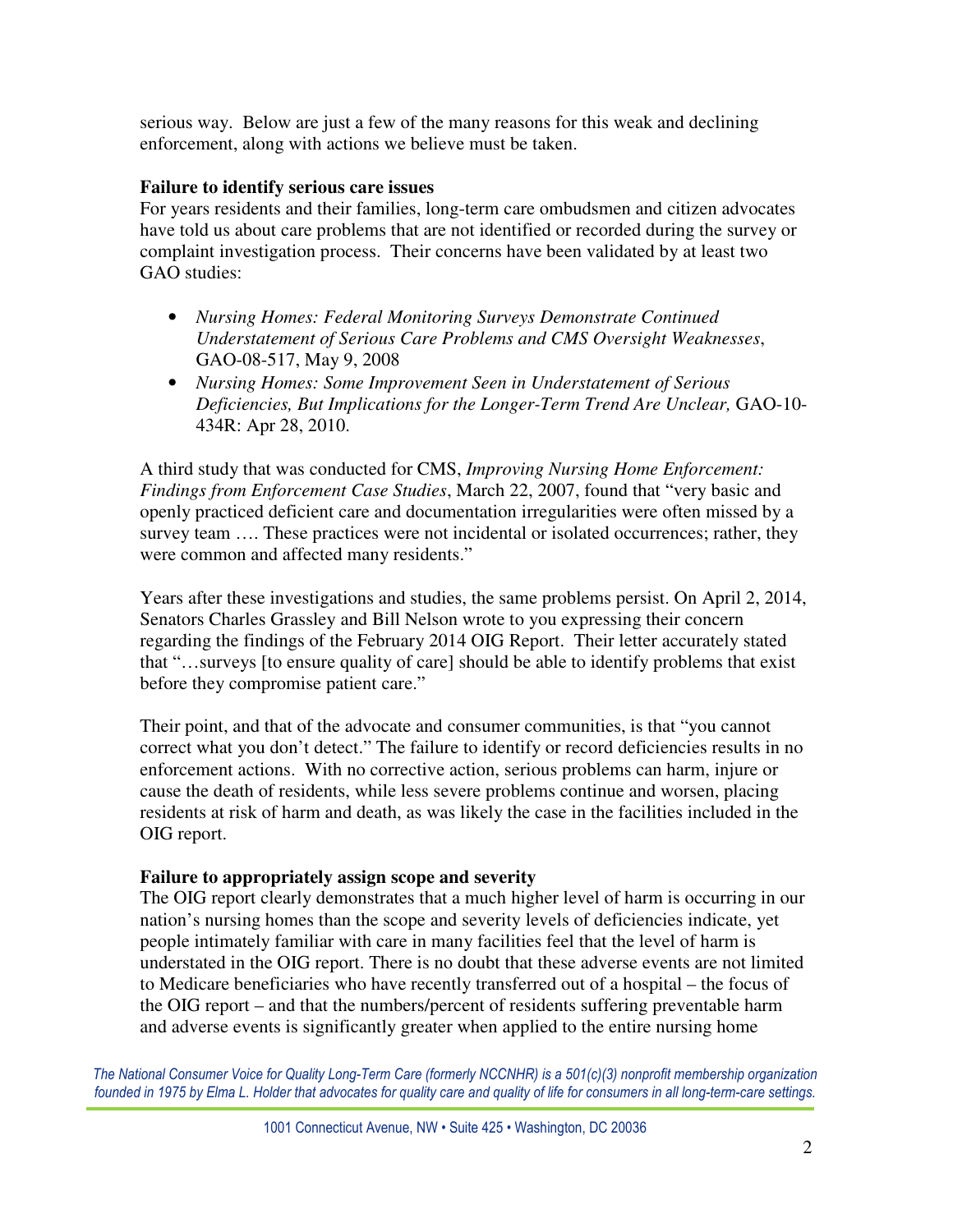population, including Medicaid beneficiaries that comprise the majority of nursing home residents.

Our long-standing and increasing concern is that the vast majority of deficiencies are assigned a "no harm" level of scope and severity - a level which rarely leads to any enforcement actions.

Below is just one example of a deficiency that was assigned a D level (as you know, D level means the deficiency is considered to affect very few residents and to have the potential for more than minimal harm) despite the injury and physical decline sustained by a resident:

One of 27 residents in the sample was given Haldol, sometimes intramuscularly, sometimes PRN. As a consequence, the resident fell frequently, breaking several teeth in one fall; declined in activities of daily living (from requiring limited assistance to requiring total care); became incontinent of bowel; and slept frequently (in the dining room, on the floor). $<sup>2</sup>$ </sup>

In 2012, the percentage of deficiencies with a scope and severity level less than actual harm was  $96.9\%$  - the highest level since  $2003.<sup>3</sup>$  At the same time, enforcement actions declined to an all-time low of  $3,152.^4$ 

### **Inadequate monitoring of states performance; failure to hold states accountable**

Since CMS contracts with states to ensure nursing home compliance with federal nursing home regulations, CMS must monitor the performance of each state. This is accomplished through the use of State Performance Standards System Guidance. However, these standards focus more heavily on process than the quality of state oversight. For instance, there is little or no attempt to assess whether sanctions that the state proposed or imposed are appropriate.<sup>5</sup> The standards do not require CMS to look at whether the absence of deficiencies or low citations of deficiencies are appropriate.

The current CMS State Operations Manual (SOM) undermines the ability of CMS to hold states accountable in two essential ways. First, the SOM permits states to offer evidence to rebut the charge or compelling evidence that the state has not accurately cited deficiencies in facility surveys. The state is given the opportunity to correct such deficiencies before more severe sanctions are imposed. Even if the problems are found again, the state has another opportunity to rebut the findings or offer compelling reasons

 $\overline{a}$ 

<sup>&</sup>lt;sup>2</sup> http://www.medicareadvocacy.org/cma-report-examining-inappropriate-use-of-antipsychotic-drugs-innursing-facilities/#\_edn12

<sup>3</sup> Nursing Home Compendium, 2013 edition

<sup>4</sup> http://www.ltccc.org/news/documents/EnforcementTrends--2007-2013-June2013.xls

 $<sup>5</sup>$  Government & Oversight of Nursing Home Care: The Relationship Between Federal and State Agencies,</sup> 2010. http://www.ltccc.org/publications/documents/LTCCCReportCMSOversight2010.pdf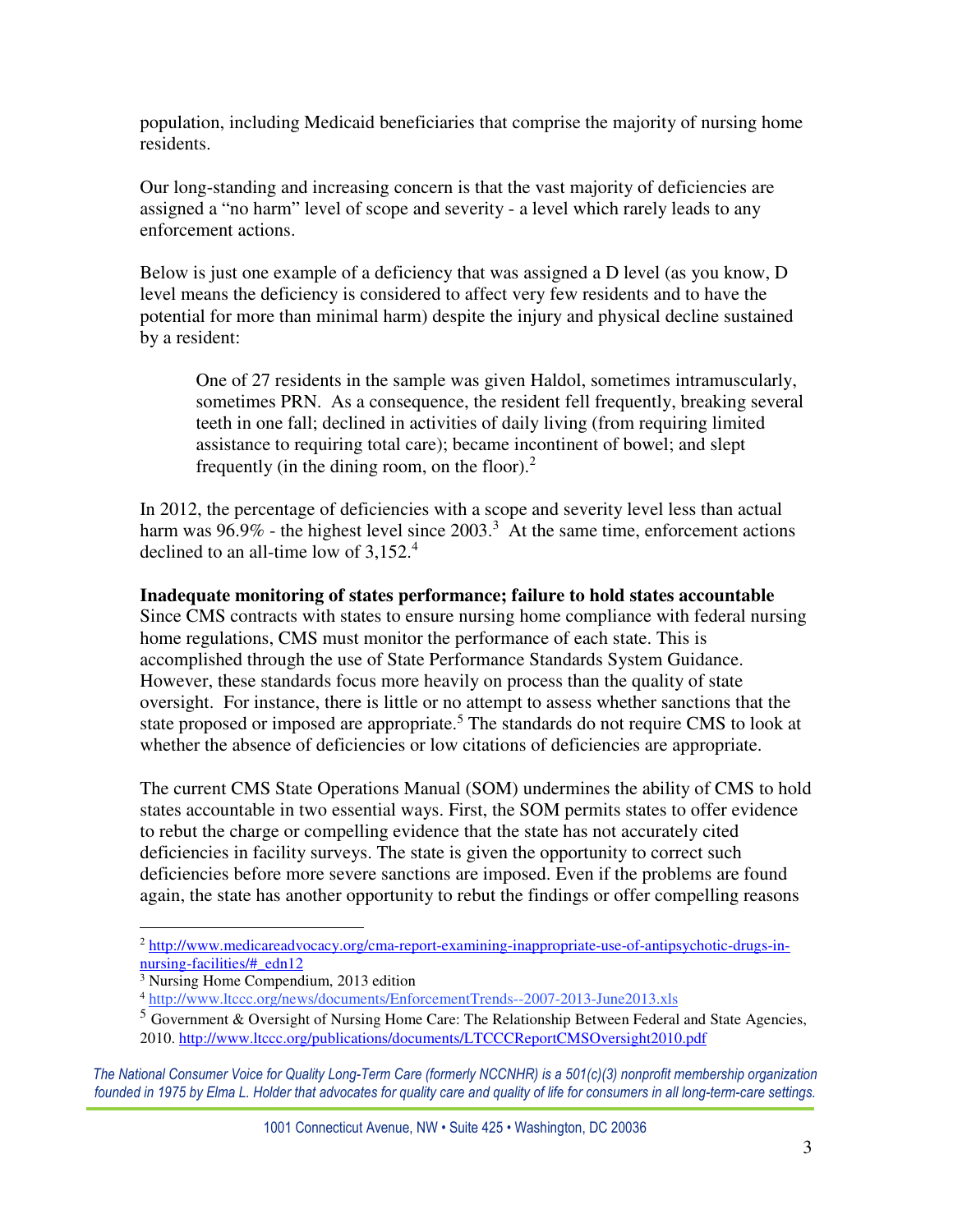for the Regional Office to forgo the imposition of sanctions. Second, the SOM says that CMS must consider circumstances beyond the control of the state governor in assessing the degree of culpability of a state. This makes it possible for states to avoid meaningful sanctions no matter how poor their performance in the enforcement of nursing home standards.<sup>6</sup>

#### **Failure to use enforcement remedies or to use them effectively**

The Nursing Home Reform Law gives CMS a wide range of remedies to use for corrective action, yet many sanctions that would be appropriate are not imposed or not applied at a level or in a manner to effect change. Some remedies are not employed at all and others are not employed effectively.

Sanctions not used: Feedback from our network indicates state survey agencies are unwilling to impose civil monetary penalties (CMPs) and rarely use temporary management and directed plans of correction. Temporary management can be an alternative to Medicare/Medicaid termination when nursing homes place residents at risk of death or serious injury (Immediate Jeopardy) or widespread risk of actual harm. A temporary manager can take the necessary steps to bring a home back into compliance without forcing residents to leave; as requiring residents to relocate victimizes them twice – first through substandard care and second through the risks of transfer trauma. Not only is CMS not employing this sanction, its use is being blocked. Two years in a row, Ohio's state survey agency tried to impose temporary management instead of facility closure. The CMS Regional Office denied this effort on both occasions. With these denials, state survey agencies have come to rely too heavily on the threat of termination instead of using the full range of available remedies.

Directed plans of correction are another example of an infrequently used enforcement remedy even though states using them have reported success in increasing compliance with federal and/or state quality requirements.<sup>7</sup>

Sanctions not used effectively: When sanctions are imposed, they are often too minimal to have a deterrent effect. This is particularly the case with civil monetary penalties. A GAO study found that CMS does not utilize the full dollar range allowed for civil monetary penalties. Instead, fines tend to be toward the lower ends of the ranges.<sup>8</sup> This case in Connecticut illustrates how ludicrously small many fines often are, particularly when compared to the harm caused to the resident:

<sup>6</sup> Ibid.

<sup>7</sup> Promising Practices in State Survey Agencies: Issue Brief: Achieving Better Outcomes Using Survey & Certification Enforcement Strategies. 12/18/07

<sup>&</sup>lt;sup>8</sup>Nursing Home Enforcement: The Use of Civil Monetary Penalties. Department of Health and Human Services, Office of Inspector General. April 2005.

The National Consumer Voice for Quality Long-Term Care (formerly NCCNHR) is a 501(c)(3) nonprofit membership organization founded in 1975 by Elma L. Holder that advocates for quality care and quality of life for consumers in all long-term-care settings.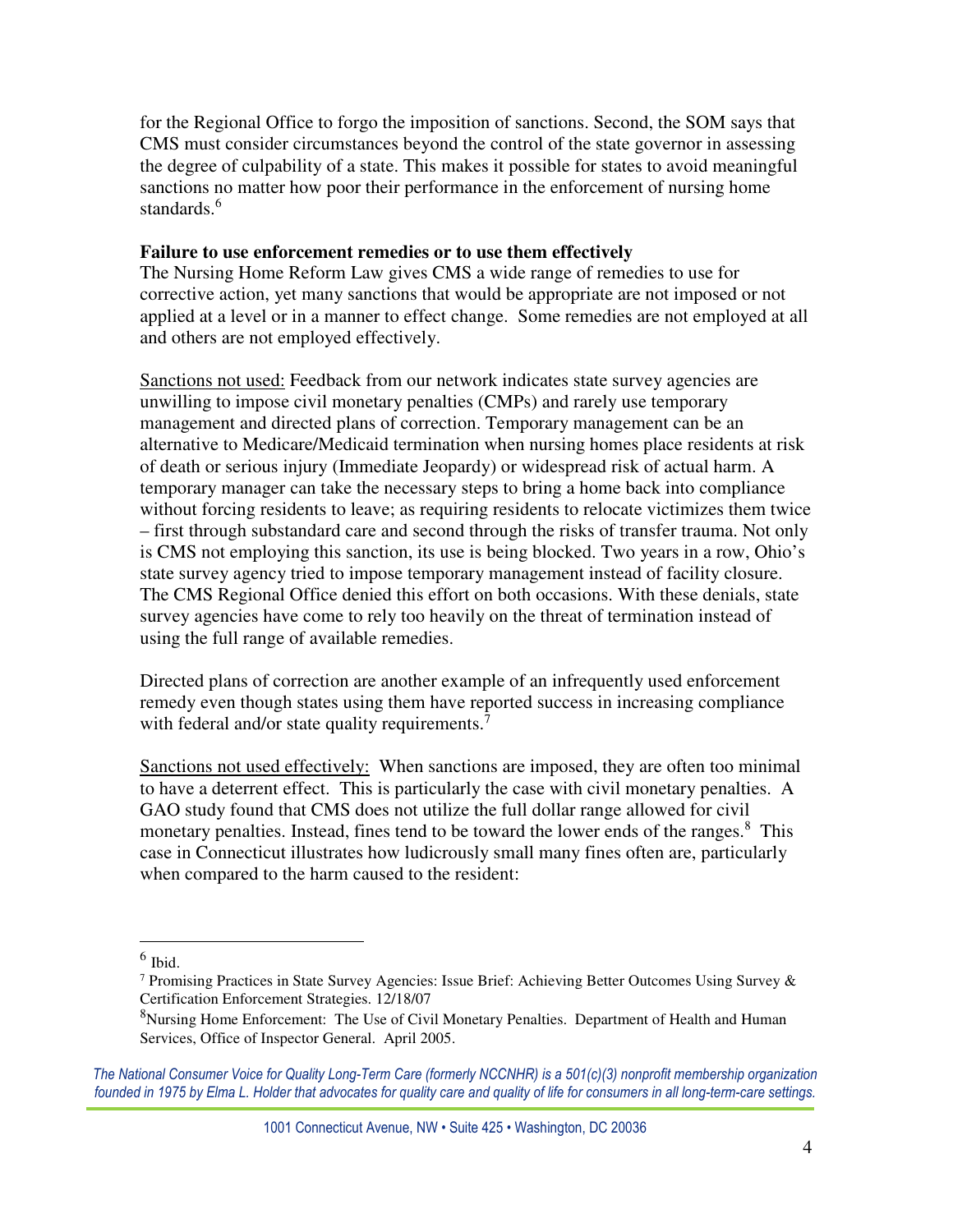Whitney Manor of Hamden was fined \$1,360 on March 11 (2014) in connection with an incident in which a resident lodged his or her head between the vertical slats of a bed rail, records show.

On Feb. 25, the resident was found between the slats, bleeding from the mouth, with some teeth on the floor and some embedded in the bed rail, records show. The resident was hospitalized and received dental care. The home determined that the side rails were seven and three-quarters inches apart, records show. It replaced many of the beds with rails with smaller openings between slats, records show. DPH found that the director of nursing had not directed the staff to assess the 52 residents' behavior or condition to identify whether they were at risk for entrapment in the side rails until March 3.9

Penalties this low are insufficient to deter repeat or continued violations; they must be large enough to have an impact on the facility and result in sustained compliance. In fact, CMS's State Operations Manual, Chapter 7, gives states guidance on imposing CMPs with the example that if failure to spend money is the root cause of the facility's noncompliance, then any civil money penalty imposed should at least exceed the amount saved by the facility. When poor care costs the facility more than good care, an incentive for compliance is created.

CMS has the ability to tailor remedies to the specific problems found in a facility. Yet a study that looked at enforcement cases found that enforcement actions are selected in a routine way and with little differentiation between the needs or problems of facilities.<sup>10</sup>

Lastly, we know of at least one instance of a sanction that "disappeared." In Kansas, a serious instance of abuse had been cited at an Immediate Jeopardy level and a fine of \$9,000 issued in January 2012. Both the deficiency and the fine were deleted, with no public explanation. With no corrective action required, the abuse continued and escalated: within 20 months the same facility was cited for actual harm, abuse, and failure to report abuse and fined \$150,000.

#### **Enforcement Replaced by Consultation and Collaboration**

A key reason for inadequate and decreased enforcement actions is that CMS enforcement, as required by the federal law, has been supplanted by consultation and collaboration with the nursing home industry. This is strikingly evident in CMS's response to the shocking failures in nursing home care (primarily related to nurse staffing) that were revealed by the OIG Report. CMS's formal response to the report made clear it planned to rely on facilities' own self-directed Quality Assessment and Performance Improvement (QAPI) programs to eliminate serious quality and safety

<sup>&</sup>lt;sup>9</sup> Connecticut I-Health Team, August 5, 2014

<sup>10</sup>Improving Nursing Home Enforcement: Findings from Enforcement Case Studies, March 22, 2007

The National Consumer Voice for Quality Long-Term Care (formerly NCCNHR) is a 501(c)(3) nonprofit membership organization founded in 1975 by Elma L. Holder that advocates for quality care and quality of life for consumers in all long-term-care settings.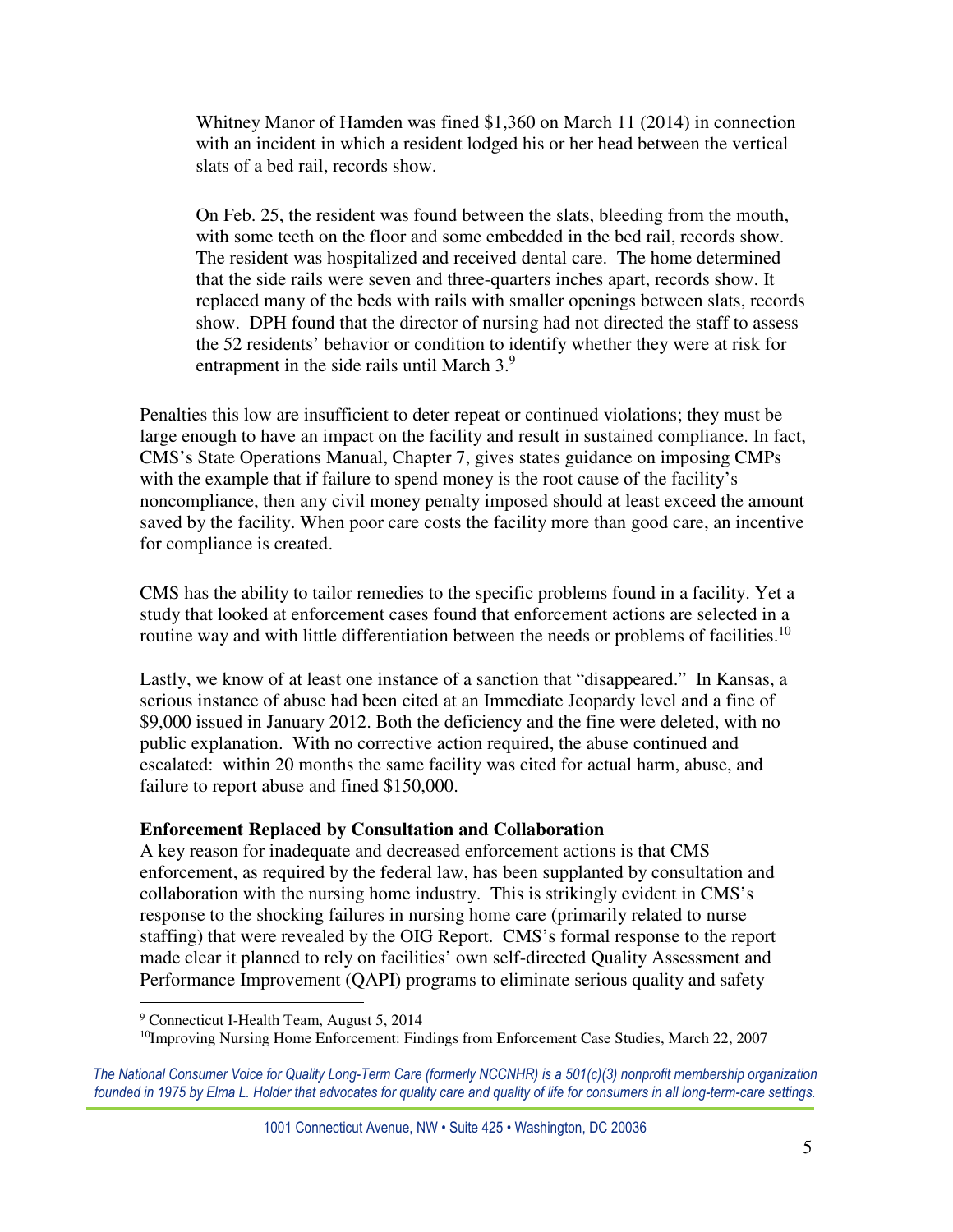problems, rather than addressing other studies' findings that states frequently fail to cite deficiencies for harm like that described by the OIG, or if they cite them, fail to impose meaningful penalties. It is not surprising that John O'Connor, editorial director of *McKnight's* Long Term Care News, wrote an article about the OIG report under the headline, "Federal regulators say they will back off nursing homes—at least for now" (McKnight's 03/10/14). Mr. O'Connor noted that "[r]ather than promising a crackdown featuring tougher inspections, the agency is saying that the Quality Assessment and Performance Improvement [QAPI] program will take care of the mess." While it is understandable for a publication that caters to the nursing home industry to support CMS's reliance on self-correction, it is not acceptable for the federal agency tasked with enforcement to put forth QAPI as the solution to the serious problems found by the OIG.

Consumer Voice believes that facilities should engage in quality assurance and performance improvement efforts. However, QAPI is no substitute for meaningful enforcement, as prescribed by law – statutes that Congress passed in order to protect the health, safety, welfare and rights of nursing home residents. Furthermore, the nation's Quality Improvement Organizations (QIOs) are tasked to work with the industry to educate nursing homes and promote best practices. Survey and Certification is charged with regulatory responsibilities to enforce the provisions of the Nursing Home Reform Law. Both are essential but have very different roles and responsibilities. Nursing homes have many options available to them for technical assistance and consultation; nursing home residents, their families and the public have only one place to turn for enforcement of federal regulations – CMS. CMS is the sole federal entity specifically charged with ensuring that facilities comply with the federal requirements designed to protect dependent and vulnerable nursing home residents.

In 1986, the Institute of Medicine (IoM) identified four primary problems with enforcement: 1) federal and state attitudes toward enforcement, 2) federal rules and procedures, 3) state variations in enforcement authority, policies and procedures, and 4) inadequate federal and state resources committed to enforcement. The IoM found that "federal procedures for dealing with facilities found to be out of compliance are oriented toward helping facilities to improve rather than enforcing the certification standards," with the result that the federal approach "allows states to continue certifying facilities that provide poor or marginal care."<sup>11</sup> The IoM noted that "[c]urrent federal policies requiring consultation undermine state agency efforts to eliminate substandard providers and deter marginal facilities from repeating violations."<sup>12</sup>

The IoM recommended modifying federal and state enforcement procedures "to reorient the program toward enforcement rather than consultation and to encourage states to adopt a stronger enforcement posture" by "(1) separating the consultant and surveyor roles, (2)

<sup>&</sup>lt;sup>11</sup> Improving the Quality of Nursing Home Care, p. 147. Institute of Medicine, 1986.  $12$  Ibid.

The National Consumer Voice for Quality Long-Term Care (formerly NCCNHR) is a 501(c)(3) nonprofit membership organization founded in 1975 by Elma L. Holder that advocates for quality care and quality of life for consumers in all long-term-care settings.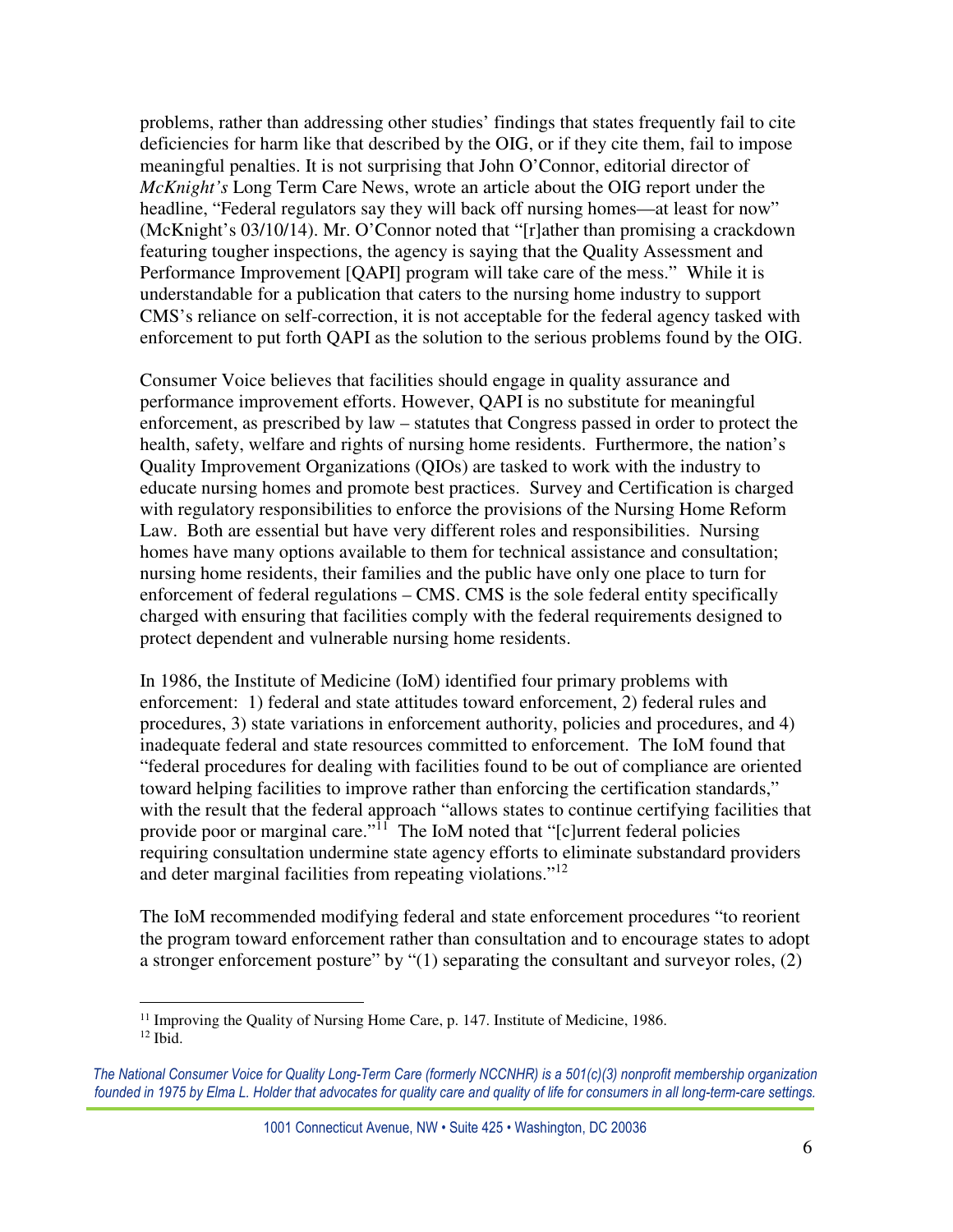making survey follow-up procedures more specific, (3) making federal and state sanctions more comprehensive and applying them more rigorously, and (4) increasing both federal oversight and federal support of state enforcement activities."<sup>13</sup> The 1986 IoM Report could be reprinted with today's date, identifying the same problems, and recommending the same solutions. It is hard to imagine how many people depending on nursing homes for quality care have been adversely affected by this enforcement failure.

More than a decade ago, William Scanlon, then director of Health Financing and Public Health Issues at GAO, testified before the U.S. Senate Finance Committee. Looking back over more than six years in his position at GAO, Dr. Scanlon objected to "quality initiatives" as a substitute for strengthening the survey and enforcement process, and he rejected a consultative role for surveyors: "The nursing home industry is a \$100 billion a year industry, employing tens of thousands of health professionals. It is incongruous to me to think that it needs the consultative assistance of a government surveyor to correct problems that every non-health professional in this room would instantly agree involved care that was simply and woefully lacking."<sup>14</sup> Dr. Scanlon concluded by dismissing the contention that the enforcement process is unable to ensure quality of care for residents:

"My perspective is different. I do not believe we have adequately implemented the survey and enforcement process as envisioned in OBRA 1987, and further defined by HFCA [now CMS]. The execution of surveys and enforcement actions that should follow them have been so lacking, we do not know how effective the process can be."<sup>15</sup>

Dr. Scanlon's testimony is as applicable and his conclusions are as true today as they were when he appeared before Congress in July 2003.

Failed enforcement has consequences for people, for our citizens. The human costs attributable to the harm and even death of residents nationwide are unconscionable; the monetary costs of failed care are staggering. The OIG report must serve as a call to action.

#### **To that end, we request that CMS take the following actions:**

**1. Create an Office of Enforcement headed by an "Enforcement Czar" and staffed with qualified enforcement experts.** The current system within CMS fails to provide adequate oversight of enforcement actions, and a separate office outside of the existing structure is necessary to adequately address and remedy

 $\overline{a}$ <sup>13</sup> Ibid.

<sup>&</sup>lt;sup>14</sup> Nursing Home Quality Revisited: The Good, the Bad, and the Ugly.  $108<sup>th</sup>$  Cong.,  $1<sup>st</sup>$  Sess, S.Hrg.  $108-$ 325, July 17, 2003.

<sup>15</sup> Ibid.

The National Consumer Voice for Quality Long-Term Care (formerly NCCNHR) is a 501(c)(3) nonprofit membership organization founded in 1975 by Elma L. Holder that advocates for quality care and quality of life for consumers in all long-term-care settings.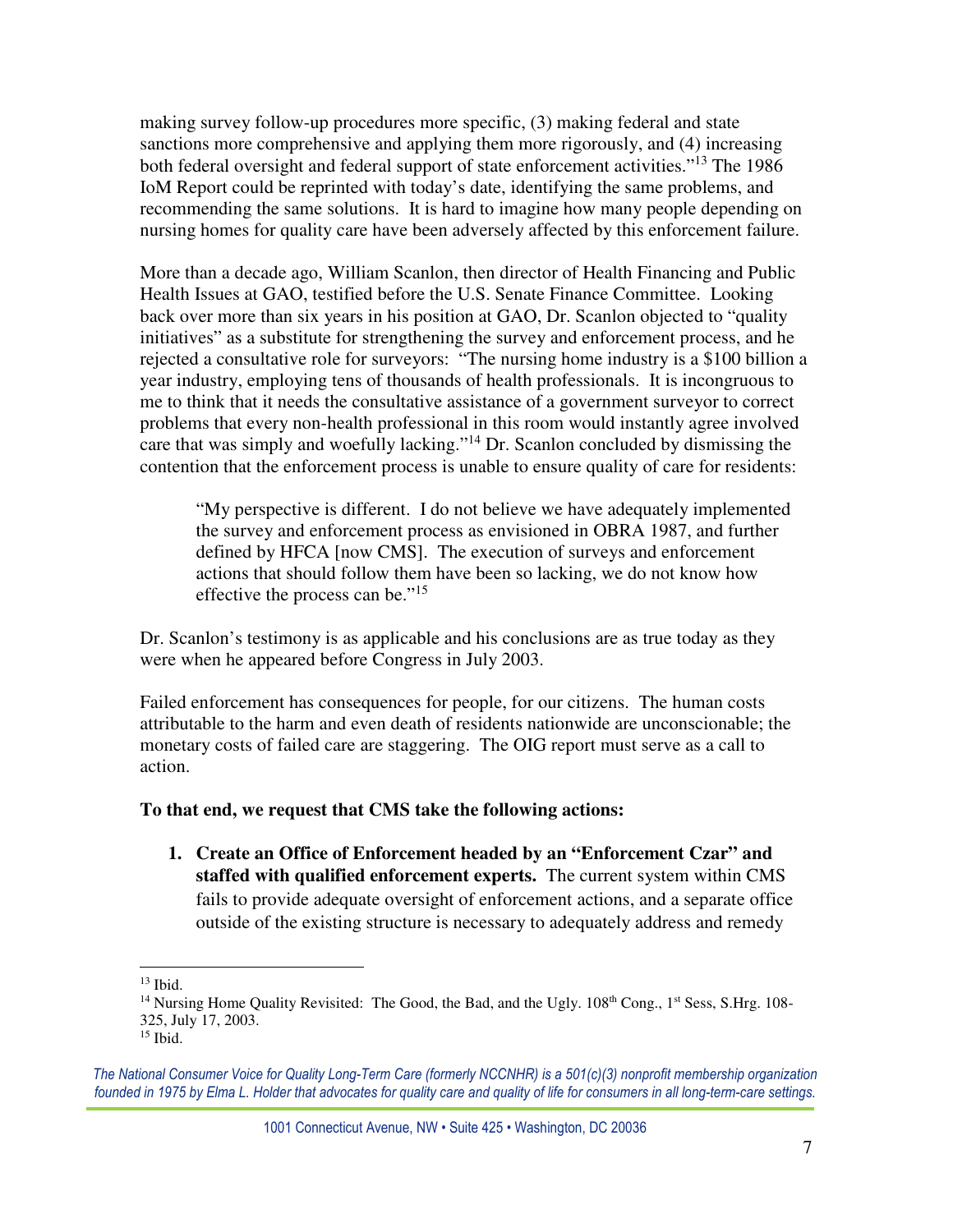these shortcomings. The purpose of this action is to achieve an independent office solely dedicated to enforcing established laws and regulations in order to protect nursing home residents and to ensure quality care. This Office would be located outside of the Survey and Certification Group (S&C) and the Center for Clinical Standards and Quality (CCSQ) and report directly to the CMS Administrator. While survey and enforcement authority would remain within S&C, the Office of Enforcement would monitor enforcement actions to ensure strong, consistent and appropriate enforcement. This would include 1) review of survey results, including scope and severity, 2) review and analysis of enforcement remedies to see that the best and strongest measures are being imposed, and 3) monitoring of survey and enforcement trends. The Office would serve as a "watchdog," making recommendations to CMS and Congress about ways in which the enforcement system could be improved in order for nursing homes to achieve compliance with the Nursing Home Reform Act. It must be led and staffed by qualified professionals dedicated to enforcement of the law.

- **2. Require an entity outside of CMS to conduct periodic, independent audits of surveys from across the country.** These reviews would be separate from those conducted by the Office of Enforcement and would have to be structured to ensure objectivity and greatly reduce conflicts of interest. Such audits are essential for revealing issues related to deletion and downgrading of deficiencies. The necessity of these audits is evidenced by a recent article in the *Los Angeles Times* which reported that an audit revealed supervisors had downgraded findings in 40% of closed nursing home inspection cases, "meaning that the nursing home got a less serious citation or a smaller fine."<sup>16</sup>
- **3. Change State Operations Manual guidance and state standard performance guidance to hold states more accountable for their survey and enforcement duties.** Current language in the SOM permits states to dispute citations for poor performance and requires CMS to consider circumstances beyond the control of the state governor when assessing a state's poor performance and must be eliminated. Such language permits states to escape accountability and responsibility for failure to effectively perform their duties, weakening the overall enforcement process. Additional measures relating to the quality of survey and enforcement should be added to State Performance standards as well.

<sup>&</sup>lt;sup>16</sup> Los Angeles Times, Audit Finds Some LA County Nursing Home Cases Prematurely Closed. August 28, 2014. Kaiser Health News. Another Audit Finds Fault with Nursing Home Inspections in Los Angeles County. August 29, 2014.

The National Consumer Voice for Quality Long-Term Care (formerly NCCNHR) is a 501(c)(3) nonprofit membership organization founded in 1975 by Elma L. Holder that advocates for quality care and quality of life for consumers in all long-term-care settings.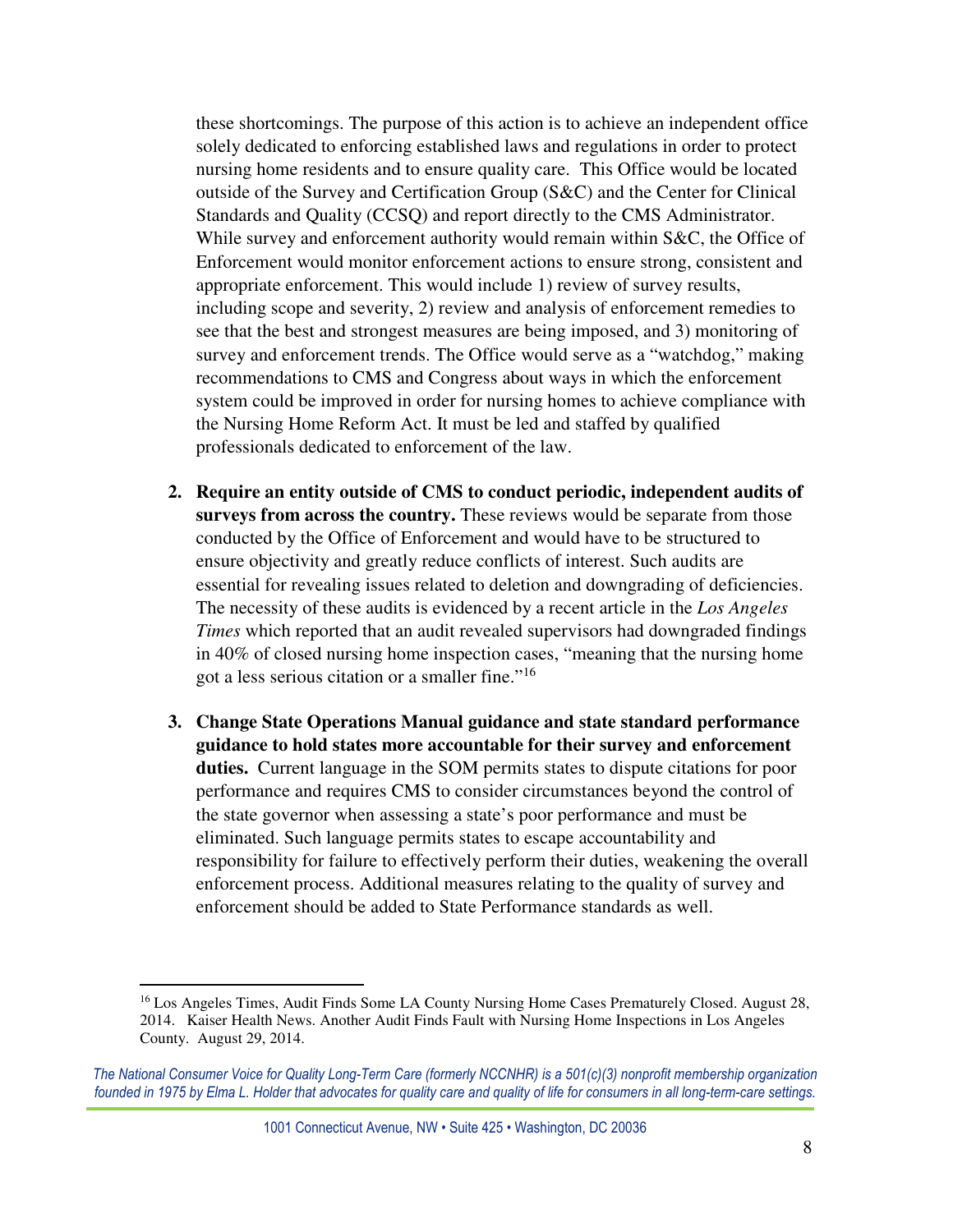**4. Significantly increase transparency and disclosure of enforcement** 

**information**. The public has little or no access to enforcement data, despite the fact that knowing what sanctions have been imposed against a facility is important when choosing a nursing home. Only information about fines and denial of payment is posted on Nursing Home Compare. Consumers need data about the full range of enforcement remedies in order to get a better understanding of a facility's performance. Publicly posting all sanctions against a nursing home creates pressure on facilities to improve.

For each state, CMS should post online the annual number of deficiencies cited and where they fall within each level of scope and severity. This information is available, but it is difficult to find. Easy access to these data would allow consumers, advocates and the public to know how their state compares with other states.

Finally, nursing home residents and their families should be notified of enforcement actions at the time the facility is notified. Far too often, residents the ones most affected - and their families are the last to know about any penalties, even in cases when termination is the potential certain outcome of a survey. Residents should know what is happening in their home: it affects their daily lives and like any other citizen, they should have the information necessary to ensure they are living in a place that can meet their physical and emotional needs.

There are many more recommendations we could provide, and we would be happy to do so. However, these four actions represent a major step toward a stronger, more effective enforcement system - one that, in Director Scanlon's words, "implements the enforcement process as envisioned in OBRA 1987."

# **Conclusion**

Ineffective enforcement sends a message to nursing home operators and providers that they can *get away with* poor care. As a voice for consumers, however, we must add an additional perspective, a common reaction that has occurred as a result of the current enforcement system and its failure to achieve quality care in nursing homes consistent with existing law, regulations and resident rights: Across America, consumers fear nursing homes, and many people will do anything to avoid them. While many consumers have access to other long-term care options, in an aging population in which the fastest growing segment is the very aged who are often frail and suffering from disability or chronic and progressive health conditions, there are millions of people for whom nursing home care will be the most appropriate or only long term care option for their circumstances (medical, familial, and financial). It is unacceptable that they feel they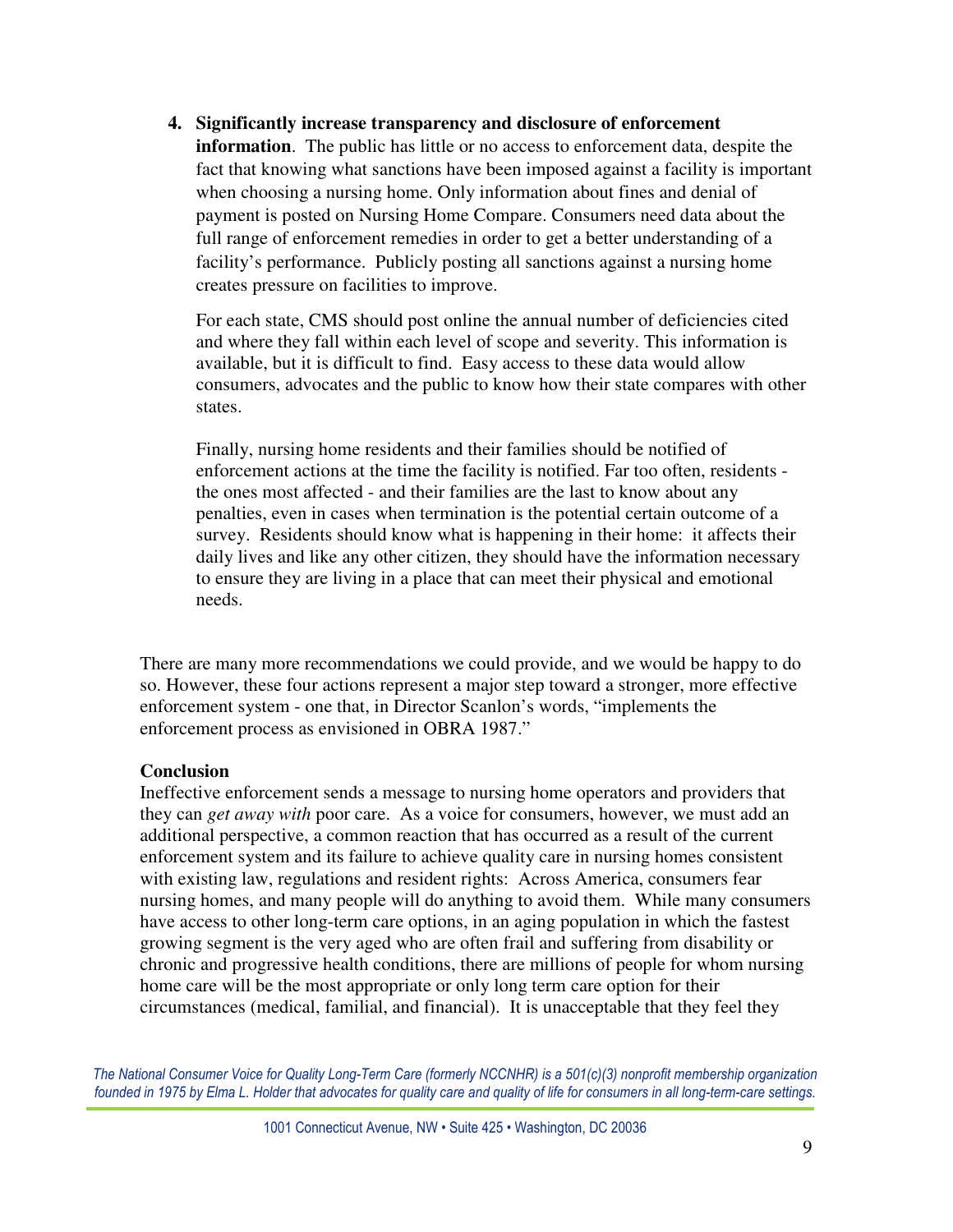must avoid their best option because they fear their health, welfare, safety, and rights will not be protected.

It is unacceptable that the laws designed to protect nursing home residents who are generally highly dependent on others for the quality of care they receive are not being enforced by the federal government and the agency charged with that responsibility.

Consumer Voice is committed to taking actions that support and achieve effective enforcement of the Nation's nursing home laws and regulations. Our first steps are to share this review and to meet with you as CMS Administrator. In that regard, we look forward to meeting with you in October and hearing your plan to adopt these recommendations or others, as we all work to further support effective enforcement of nursing home resident protections.

Sincerely,

Rue T. Relation

Richard L. Gelula Robyn Grant

Robert Grant

Executive Director Director Director Director of Public Policy and Advocacy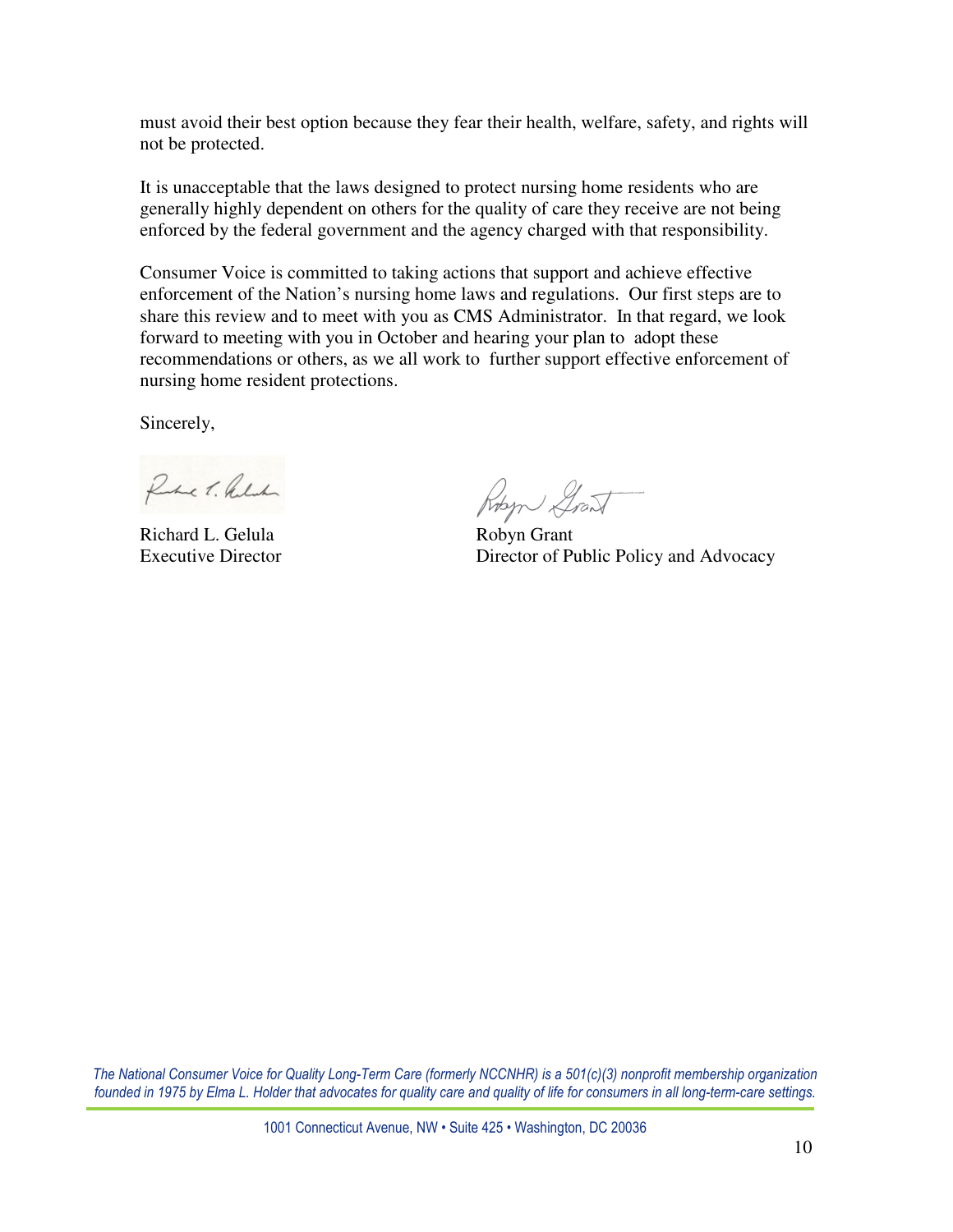# Addendum to Letter to CMS Administrator Marilyn Tavenner September 16, 2014

Numerous OIG, Government Accountability Office (GAO) and other reports validate the conclusion that the Nursing Home Reform Act, OBRA '87, an enforcement statute, has been largely abandoned/ignored by the Centers for Medicare and Medicaid Services (CMS). The following are but a few examples of CMS's longstanding, continual reported failings.

Adverse Events in Skilled Nursing Facilities: National Incidence Among Medicare Beneficiaries (OEI-06-11-00370): February 2014; https://oig.hhs.gov/oei/reports/oei-06- 11-00370.pdf

Medicare Nursing Home Resident Hospitalization Rates Merit Additional Monitoring (OEI-06-11-00040): Nov. 18, 2013 https://oig.hhs.gov/oei/reports/oei-06-11-00040.asp

CMS Should Improve Efforts to Monitor Implementation of the Quality Indicator Survey [Reissued on March 9, 2012] GAO-12-214: Feb 1, 2012.

More Reliable Data and Consistent Guidance Would Improve CMS Oversight of State Complaint Investigations GAO-11-280: Apr 7, 2011.

Some Improvement Seen in Understatement of Serious Deficiencies, but Implications for the Longer-Term Trend Are Unclear. GAO-10-434R: Apr 28, 2010.

Addressing the Factors Underlying Understatement of Serious Care Problems Requires Sustained CMS and State Commitment GAO-10-70: Nov 24, 2009.

Opportunities Exist to Facilitate the Use of the Temporary Management Sanction. GAO-10-37R: Nov 20, 2009.

Responses from Two Web-based questionnaires to *Nursing Home* Surveyors and State Agency Directors (GAO-10-74SP), an e-supplement to GAO-10-70 GAO-10-74SP: Nov 24, 2009.

CMS's Special Focus Facility Methodology Should Better Target the Most Poorly Performing *Homes*, Which Tended to Be Chain Affiliated and For-Profit GAO-09-689: Aug 28, 2009.

The National Consumer Voice for Quality Long-Term Care (formerly NCCNHR) is a 501(c)(3) nonprofit membership organization founded in 1975 by Elma L. Holder that advocates for quality care and quality of life for consumers in all long-term-care settings.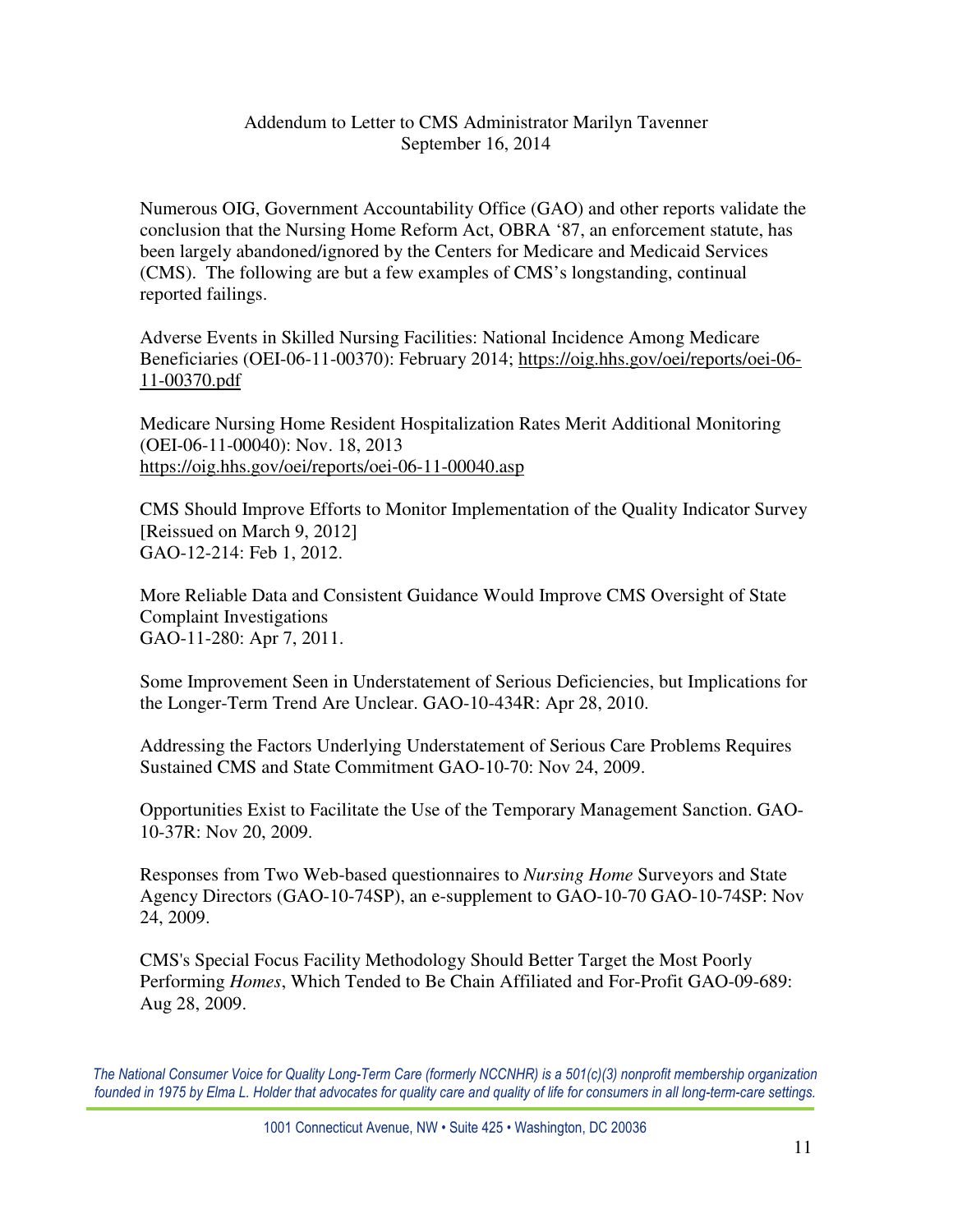CMS Needs to Reexamine Its Approach for Funding State Oversight of Health Care Facilities. GAO-09-64: Feb 13, 2009

Memorandum Report: Trends in Nursing Home Deficiencies and Complaints (OEI-02- 08-00140): September 2008 http://oig.hhs.gov/oei/reports/oei-02-08-00140.pdf

Federal Monitoring Surveys Demonstrate Continued Understatement of Serious Care Problems and CMS Oversight Weaknesses GAO-08-517: May 9, 2008

Nursing Home Enforcement: Processing Denials of Medicare Payment. (OEI-06-03- 00390): May 2008 http://oig.hhs.gov/oei/reports/oei-06-03-00390.pdf

Continued Attention Is Needed to Improve Quality of Care in Small but Significant Share of Homes. GAO-07-794T: May 2, 2007

Efforts to Strengthen Federal Enforcement Have Not Deterred Some *Homes* from Repeatedly Harming Residents. GAO-07-241: Mar 26, 2007

Nursing Home Complaint Investigations (OEI-01-04-00340): July 2006 http://oig.hhs.gov/oei/reports/oei-01-04-00340.pdf

Nursing Home Enforcement: Application of Mandatory Remedies (OEI-06-03-00410): May 2006 http://oig.hhs.gov/oei/reports/oei-06-03-00410.pdf

Nursing Home Enforcement: The Use of Civil Money Penalties (OEI-06-02-00720): April 2005 http://oig.hhs.gov/oei/reports/oei-06-02-00720.pdf

Despite Increased Oversight, Challenges Remain in Ensuring High-Quality Care and Resident Safety. GAO-06-117: Dec 28, 2005

STATE REFERRAL OF NURSING HOME ENFORCEMENT CASES (OEI-06-03- 00400): December 2005 http://oig.hhs.gov/oei/reports/oei-06-03-00400.pdf

Arkansas Coroner Referrals Confirm Weaknesses in State and Federal Oversight of Quality of Care. GAO-05-78: Nov 12, 2004

Prevalence of Serious Quality Problems Remains Unacceptably High, Despite Some Decline. GAO-03-1016T: Jul 17, 2003

Nursing Home Deficiency Trends and Survey and Certification Process Consistency (OEI-02-01-00600): MARCH 2003 https://oig.hhs.gov/oei/reports/oei-02-01-00600.pdf